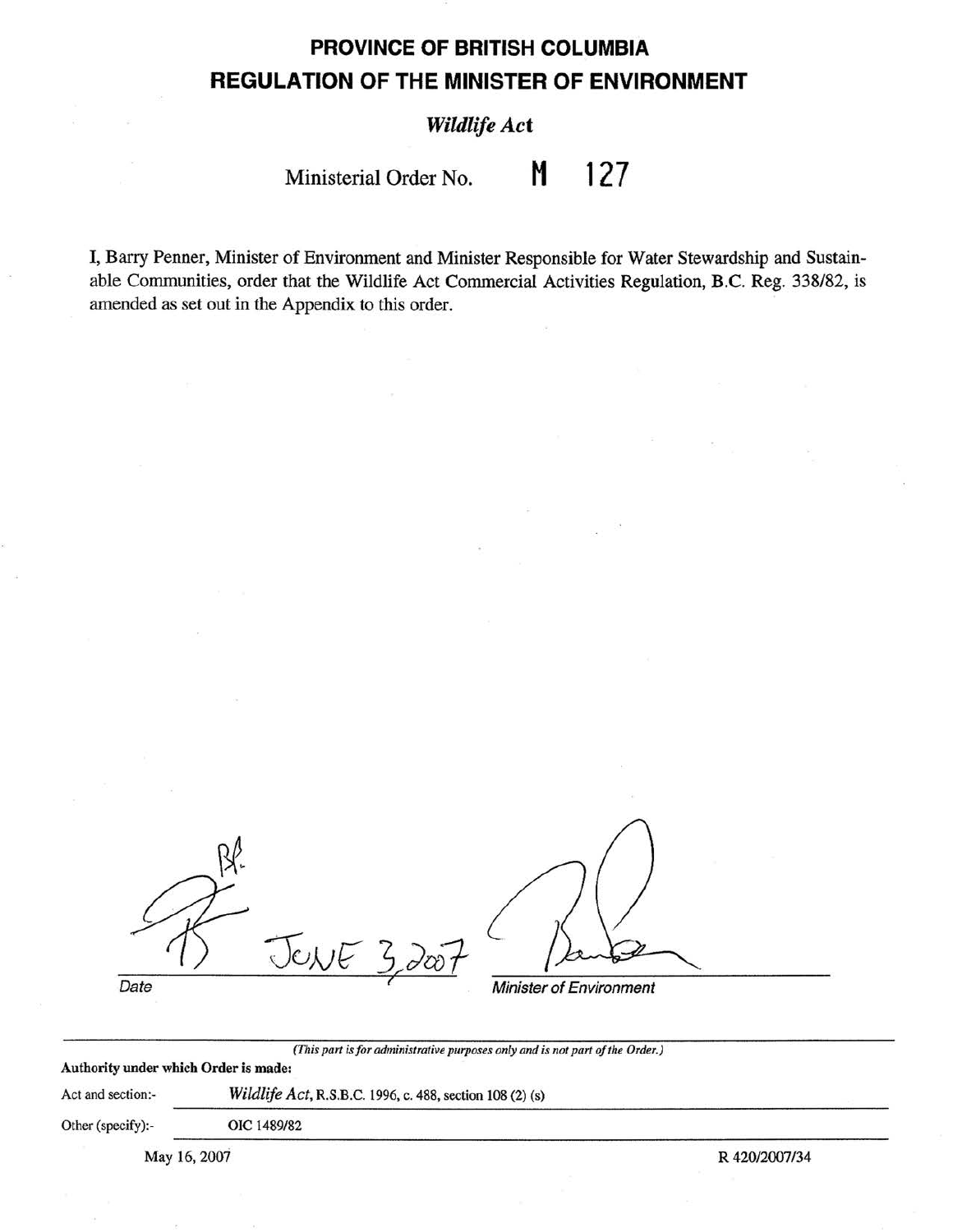#### **APPENDIX**

- *I Section 3.04 (I) of the Wildlife Act Commercial Activities Regulation, B.C. Reg. 338/82, is amended* 
	- *(a) in paragraph (f) by striking out* "marten," *and",* fisher",
	- *(b) in paragraph* (j) *by striking out* ", lynx",
	- *( c) by repealing paragraph ( q) and substituting the following:* 
		- (q) traps a raccoon except by means of a killing snare, live box trap or egg trap, or by means of a trap
			- (i) described in Column 3 of Schedule 3.04, and
			- (ii) for trapping raccoon as listed in Column 1 of Schedule 3.04.

#### *(d)* **by** *striking out",* or" *at the end of paragraph (r),*

#### *( e) by adding the following paragraphs:*

- (t) traps a beaver by means of a killing trap except for a killing trap
	- (i) described in Column 3 of Schedule 3.04,
	- (ii) for trapping beaver as listed in Column 1 of Schedule 3.04, and
	- (iii) positioned as listed in Column 2 of Schedule 3.04,
	- (u) traps a fisher except by means of alive box trap or killing snare, orby means of a trap
		- (i) described in Column 3 of Schedule 3.04, and
		- (ii) for trapping fisher as listed in Column 1 of Schedule 3.04,
	- (v) traps a lynx except by means of a live box trap, killing snare, killing trap, or by means of a trap
		- (i) described in Column 3 of Schedule 3.04, and
		- (ii) for trapping lynx as listed in Column 1 of Schedule 3.04,
- -(w) traps a marten except by means of a live box trap or killing snare, or by means of a trap
	- (i) described in Column 3 of Schedule 3.04, and
	- (ii) for trapping marten as listed in Column 1 of Schedule 3.04, or
- (x) traps a muskrat by means of a killing trap except for a killing trap
	- (i) described in Column 3 of Schedule 3.04,
	- (ii) for trapping muskrat as listed in Column 1 of Schedule 3.04, and
	- (iii) positioned as listed in Column 2 of Schedule 3.04. , *and*

### 2 *The attached Schedule is added.*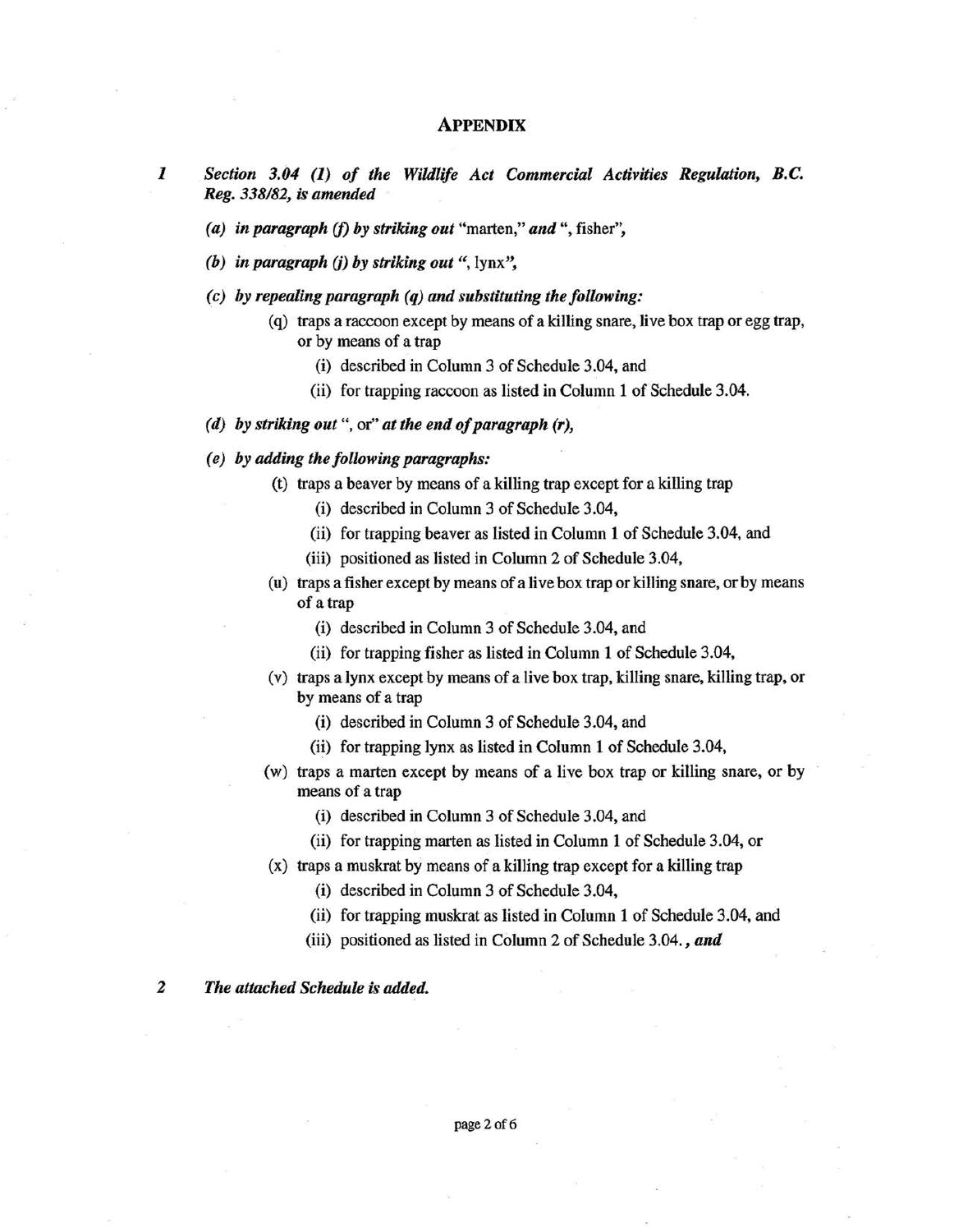*3 Schedule 3. 07 is amended* 

- *(a) opposite Beaver in Region I by striking out* "Oct 15 April 30" *and substituting*  "Oct 1 - April 30",
- *(b) opposite Black Bear in Region 3 by striking out* "No open season" *and substituting*  "Oct.  $1 - May 31$ ",
- (c) *opposite Black Bear in Region 4 by striking out* "No open season" *and substituting*  "Oct. 15 - May 15",
- *(d) opposite Black Bear in Region 5 by striking out* "Oct. 15 May 15" *and substituting*  "Oct. 15 - May 15\*",
- *(e). opposite Coyote in Region* **2** *by striking out* "Oct. 15 Mar. 31" *and substituting*  "Sept.10 - Jun. 15", *and*
- *(f) opposite Wolf in Region 2 by striking out* "Oct. 15 Feb. 28\*" *and substituting*  "Sept. 10 - Jun 15\*''.
- *4 Schedule 3.08 is amended* 
	- *( a) by adding the following under Region 3 as indicated:*

| Region 3 | Wolf: | Open season in M.U.s 3-34 to 3-44 is October 15 to March 31                    |  |
|----------|-------|--------------------------------------------------------------------------------|--|
|          |       | Black Bear   No open season in M.U.s 3-12 to 3-20, 3-26 to 3-33, 3-45 and 3-46 |  |

*(b) by adding the following under Region 5 as indicated:* 

|  | Region 5 Black Bear Open season in M.U.s 5-2 and 5-15 is October 1 to May 31 |  |
|--|------------------------------------------------------------------------------|--|

*5 Section 3.16 (I) is amended by repealing paragraph (e) and substituting the following:*  (e) in Region 1, 2 or 4, a wolf, or.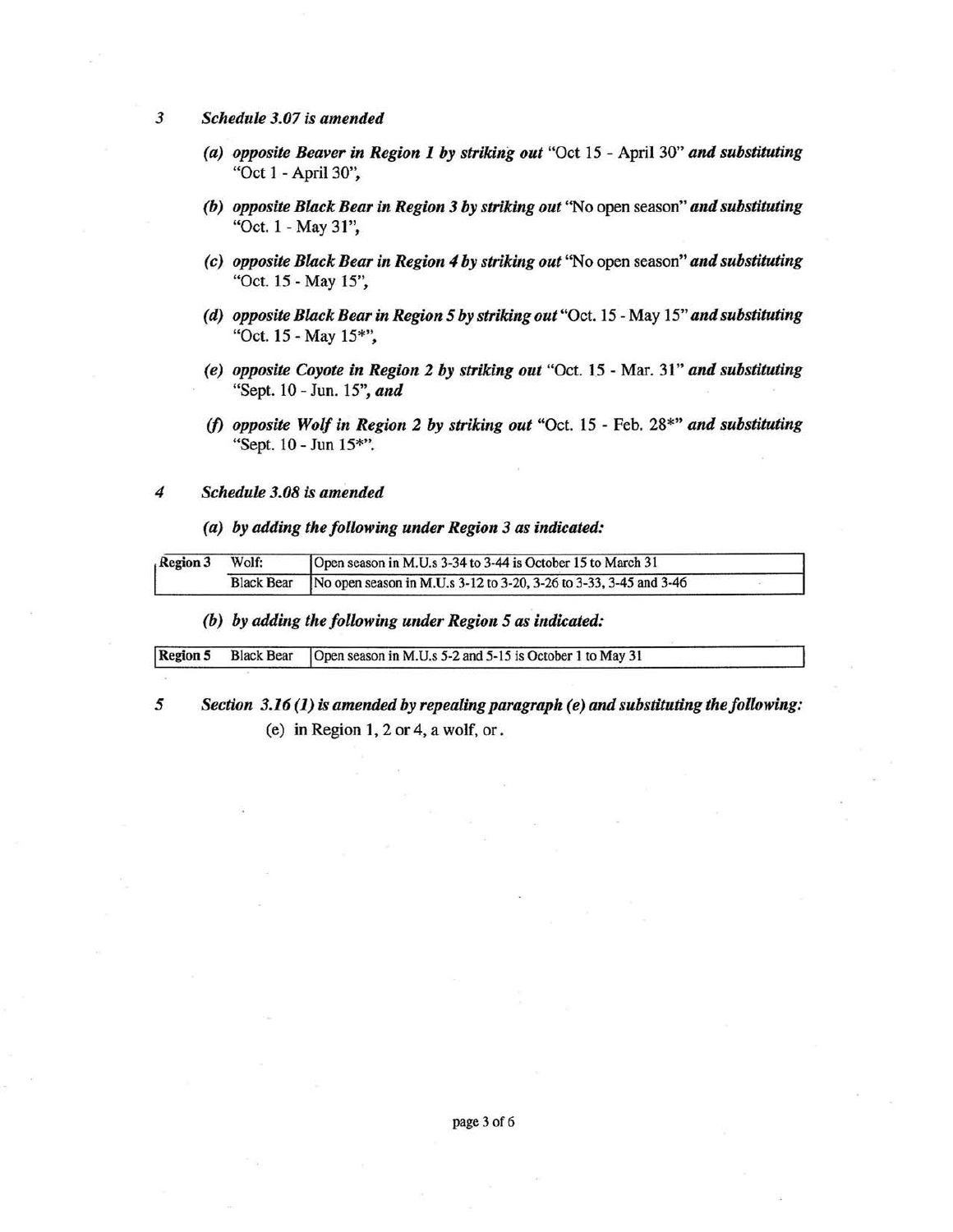## **SCHEDULE 3.04**

| Item                    | Column 1             | Column <sub>2</sub>  | Column <sub>3</sub>                                 |
|-------------------------|----------------------|----------------------|-----------------------------------------------------|
|                         | <b>Species</b> to be | <b>Trap Position</b> | Trap                                                |
|                         | trapped              |                      |                                                     |
| $\mathbf{1}$            | <b>Beaver</b>        | <b>Underwater</b> or | <b>Bélisle Classic 330</b>                          |
|                         |                      | on land              | <b>LDL C280</b>                                     |
|                         |                      |                      | Species-Specific 330 Dislocator Half Magnum         |
|                         |                      |                      | Bélisle Super X 280                                 |
|                         |                      |                      | <b>LDL C330</b>                                     |
|                         |                      |                      | Species-Specific 440 Dislocator Half Magnum         |
|                         |                      |                      | Bélisle Super X 330                                 |
|                         |                      |                      | Rudy 280                                            |
|                         |                      |                      | Woodstream Oneida Victor Conibear 280               |
|                         |                      |                      | B.M.I. 330 Body Gripper                             |
|                         |                      |                      | Rudy 330                                            |
|                         |                      |                      | Woodstream Oneida Victor Conibear 330               |
|                         |                      |                      | Bridger 330                                         |
|                         |                      |                      | Sauvageau 2001-11                                   |
|                         |                      |                      | Killing snare                                       |
|                         |                      |                      | Submersion sets using limb-holding traps            |
| $\overline{\mathbf{c}}$ | <b>Beaver</b>        | On land              | Sauvageau 1000-11F                                  |
|                         |                      |                      | LDL C330 Magnum                                     |
| $\overline{\mathbf{3}}$ | <b>Beaver</b>        | Underwater or        | Duke 330                                            |
|                         |                      | partially            | B.M.I. 280 Body Gripper                             |
|                         |                      | underwater           | Sauvageau 2001-8                                    |
|                         |                      |                      | LDL C280 Magnum                                     |
| $\overline{4}$          | Fisher               | N/A                  | Bélisle Super X 120                                 |
|                         |                      |                      | Koro #2                                             |
|                         |                      |                      | Sauvageau 2001-5                                    |
|                         |                      |                      | Sauvageau 2001-8                                    |
|                         |                      |                      | Bélisle Super X 160                                 |
|                         |                      |                      | LDL C160 Magnum                                     |
|                         |                      |                      | Sauvageau 2001-6                                    |
|                         |                      |                      | Rudy 160 Plus                                       |
|                         |                      |                      | Bélisle Super X 220                                 |
|                         |                      |                      | LDL C220 Magnum                                     |
|                         |                      |                      | Sauvageau 2001-7                                    |
|                         |                      |                      | Rudy 120 Magnum                                     |
| 5                       | Lynx                 | N/A                  | <b>Bélisle Footsnare</b>                            |
|                         |                      |                      | Oneida Victor #3 Soft Catch equipped with 2 coil    |
|                         |                      |                      | springs                                             |
|                         |                      |                      | Oneida Victor #3 Soft Catch equipped with 4 coil    |
|                         |                      |                      | springs                                             |
|                         |                      |                      | Oneida Victor #3 equipped with a minimum of 8mm     |
|                         |                      |                      | thick, non-offset steel jaws, 4 coil springs and an |
|                         |                      |                      | anchoring swivel centre mounted on a base plate     |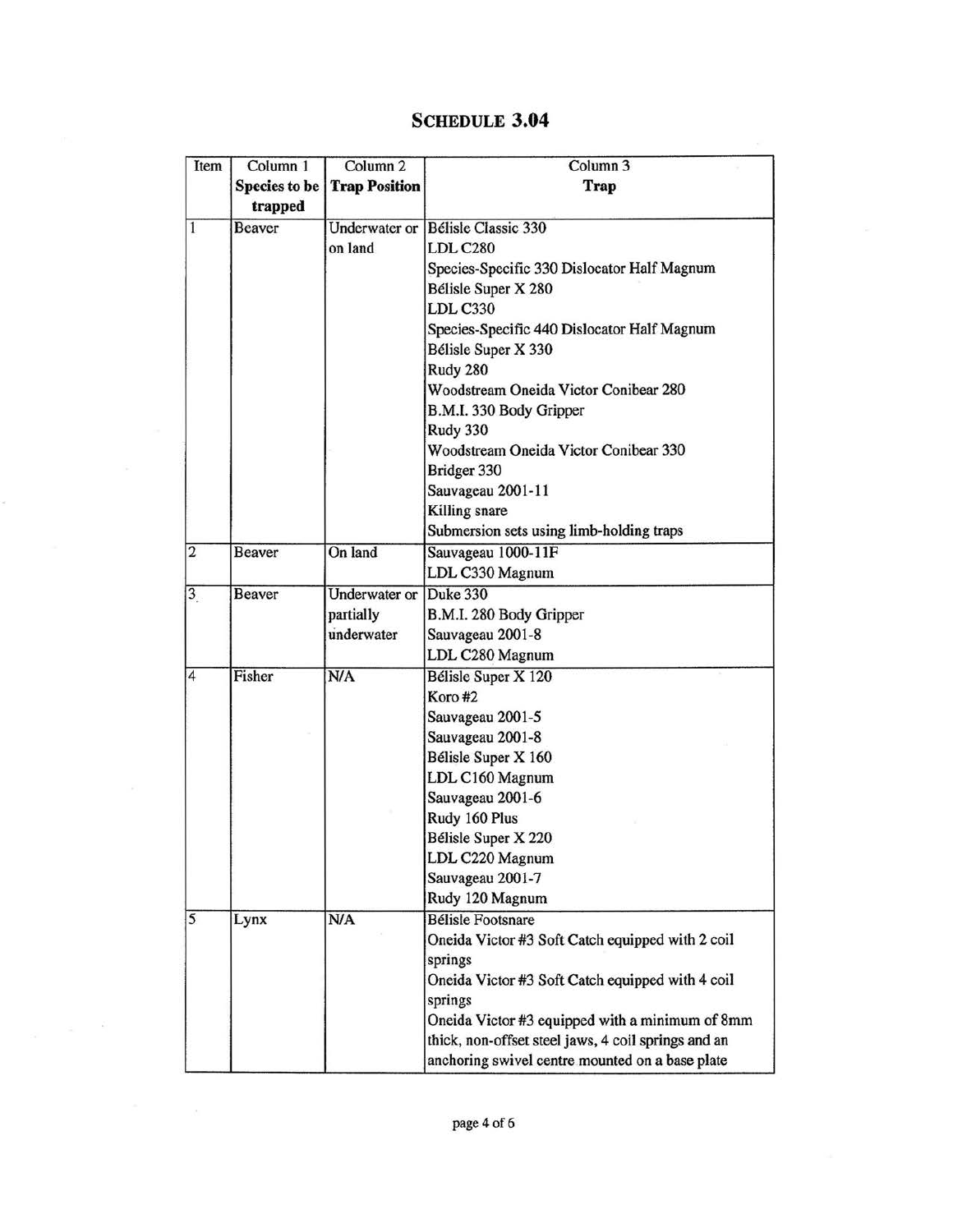| 6              | Marten         | N/A        | Bélisle Super X 120                                    |
|----------------|----------------|------------|--------------------------------------------------------|
|                |                |            | LDL B120 Magnum                                        |
|                |                |            | Sauvageau C120 Magnum                                  |
|                |                |            | B.M.I. 126 Magnum Body Gripper                         |
|                |                |            | Rudy 120 Magnum                                        |
|                |                |            | Rudy 160 Plus                                          |
|                |                |            | Sauvageau 2001-5                                       |
|                |                |            | Sauvageau 2001-6                                       |
|                |                |            | Bélisle Super X160                                     |
| 7              | <b>Muskrat</b> | On land    | <b>Bélisle Super X 120</b>                             |
|                |                |            | Bridger 120                                            |
|                |                |            | Sauvageau 2001-5                                       |
|                |                |            | Triple M                                               |
|                |                |            | <b>B.M.I.</b> 120                                      |
|                |                |            | LDL B120 Magnum                                        |
|                |                |            | Sauvageau C120 "Reverse Bend"                          |
|                |                |            | B.M.I. 120 Magnum                                      |
|                |                |            | Rudy 120 Magnum                                        |
|                |                |            | Woodstream Oneida Victor Conibear 110                  |
|                |                |            | <b>B.M.I. 126 Magnum</b>                               |
|                |                |            | Sauvageau C120 Magnum                                  |
|                |                |            | Woodstream Oneida Victor Conibear 120                  |
|                |                |            | Duke 120                                               |
|                |                |            | Killing snare                                          |
| $\overline{8}$ | Muskrat        | N/A        | Any jaw type trap (body gripping or leghold) set as a  |
|                |                |            | submersion set that exerts clamping force on a muskrat |
|                |                |            | and that maintains a muskrat underwater.               |
| $\overline{9}$ | Muskrat        | Underwater | submarine cages                                        |